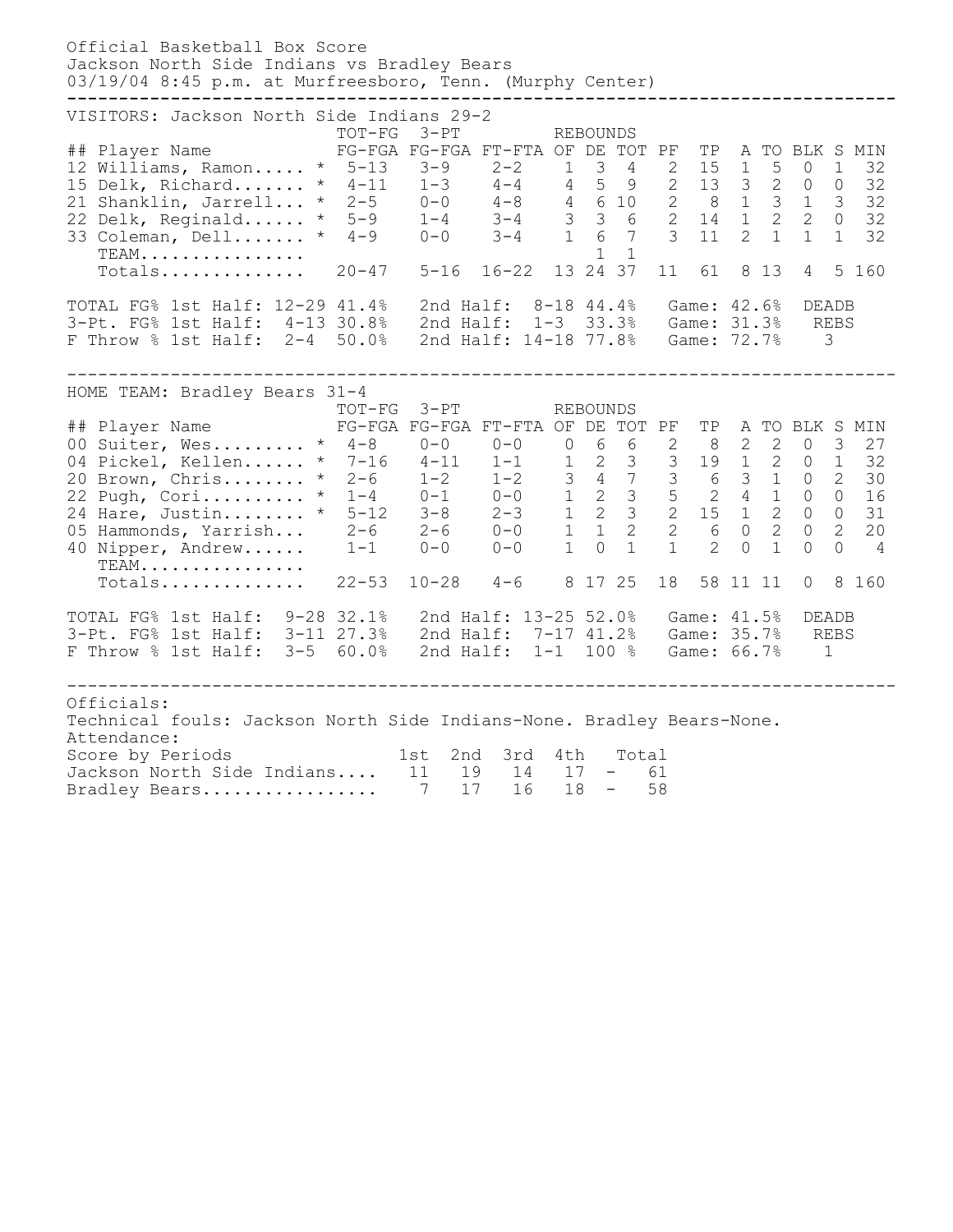## Play-By-Play Jackson North Side Indians vs Bradley Bears 03/19/04 8:45 p.m. at Murfreesboro, Tenn. (Murphy Center)

1st PERIOD Play-by-Play (Page 1)

| 100 1111100 1117 NJ 1117 (1190 1)<br>HOME TEAM: Bradley Bears   | TIME                    |             |     | SCORE MAR VISITORS: Jackson North Side I<br>______________________                                  |
|-----------------------------------------------------------------|-------------------------|-------------|-----|-----------------------------------------------------------------------------------------------------|
|                                                                 | 07:48<br>07:48<br>07:44 |             |     | MISSED 3 PTR by Williams, Ramon<br>REBOUND (OFF) by Coleman, Dell<br>MISSED JUMPER by Coleman, Dell |
| REBOUND (DEF) by Suiter, Wes                                    | 07:44                   |             |     |                                                                                                     |
| GOOD! LAYUP by Suiter, Wes [PNT]                                | 07:24                   | $2-0$ H $2$ |     |                                                                                                     |
|                                                                 | 07:08                   |             |     | MISSED JUMPER by Coleman, Dell                                                                      |
| REBOUND (DEF) by Pugh, Cori                                     | 07:08                   |             |     |                                                                                                     |
| MISSED 3 PTR by Pickel, Kellen                                  | 07:00                   |             |     |                                                                                                     |
|                                                                 | 07:00<br>06:52          |             |     | REBOUND (DEF) by Delk, Richard                                                                      |
| REBOUND (DEF) by Suiter, Wes                                    | 06:52                   |             |     | MISSED JUMPER by Delk, Richard                                                                      |
| MISSED LAYUP by Suiter, Wes                                     | 06:45                   |             |     |                                                                                                     |
|                                                                 | 06:45                   |             |     | BLOCK by Coleman, Dell                                                                              |
|                                                                 | 06:42                   |             |     | REBOUND (DEF) by Shanklin, Jarrell                                                                  |
|                                                                 | 06:25                   | $2 - 2$     |     | T 1 GOOD! JUMPER by Coleman, Dell                                                                   |
|                                                                 | 06:25                   |             |     | ASSIST by Delk, Richard                                                                             |
| MISSED JUMPER by Hare, Justin<br>REBOUND (OFF) by Hare, Justin  | 06:14                   |             |     |                                                                                                     |
|                                                                 | 06:14<br>06:04          |             |     | FOUL by Delk, Richard                                                                               |
| MISSED JUMPER by Pugh, Cori                                     | 06:02                   |             |     |                                                                                                     |
|                                                                 | 06:02                   |             |     | BLOCK by Delk, Reginald                                                                             |
| REBOUND (OFF) by Pugh, Cori                                     | 06:01                   |             |     |                                                                                                     |
| TURNOVR by Pugh, Cori                                           | 05:56                   |             |     |                                                                                                     |
| FOUL by Pugh, Cori                                              | 05:49                   |             |     |                                                                                                     |
|                                                                 | 05:49                   |             |     | 2-3 V 1 GOOD! FT SHOT by Delk, Reginald                                                             |
| REBOUND (DEF) by Brown, Chris                                   | 05:49<br>05:49          |             |     | MISSED FT SHOT by Delk, Reginald                                                                    |
| FOUL by Hare, Justin                                            | 05:35                   |             |     |                                                                                                     |
| TURNOVR by Hare, Justin                                         | 05:35                   |             |     |                                                                                                     |
| FOUL by Pugh, Cori                                              | 05:20                   |             |     |                                                                                                     |
|                                                                 | 05:06                   |             |     | MISSED 3 PTR by Delk, Richard                                                                       |
| REBOUND (DEF) by Hare, Justin                                   | 05:06                   |             |     |                                                                                                     |
| MISSED JUMPER by Suiter, Wes                                    | 04:51                   |             |     |                                                                                                     |
|                                                                 | 04:51                   |             |     | REBOUND (DEF) by Delk, Richard                                                                      |
| REBOUND (DEF) by Suiter, Wes                                    | 04:28<br>04:28          |             |     | MISSED JUMPER by Shanklin, Jarrell                                                                  |
| MISSED 3 PTR by Hare, Justin                                    | 04:22                   |             |     |                                                                                                     |
|                                                                 | 04:22                   |             |     | REBOUND (DEF) by Delk, Richard                                                                      |
|                                                                 | 04:15                   | $2 - 5$     |     | V 3 GOOD! LAYUP by Coleman, Dell [PNT]                                                              |
|                                                                 | 04:15                   |             |     | ASSIST by Delk, Reginald                                                                            |
| TIMEOUT 30sec                                                   | 04:09                   |             |     |                                                                                                     |
| MISSED LAYUP by Brown, Chris                                    | 03:54                   |             |     |                                                                                                     |
| REBOUND (OFF) by Brown, Chris<br>MISSED JUMPER by Brown, Chris  | 03:54<br>03:48          |             |     |                                                                                                     |
| REBOUND (OFF) by Pickel, Kellen                                 | 03:48                   |             |     |                                                                                                     |
| GOOD! TIP-IN by Pickel, Kellen [PNT]                            | 03:44                   | $4 - 5$ V 1 |     |                                                                                                     |
|                                                                 | 03:14                   |             |     | TURNOVR by Coleman, Dell                                                                            |
| STEAL by Hammonds, Yarrish                                      | 03:13                   |             |     |                                                                                                     |
| MISSED 3 PTR by Hammonds, Yarrish                               | 03:04                   |             |     |                                                                                                     |
| REBOUND (OFF) by Brown, Chris                                   | 03:04                   |             |     |                                                                                                     |
|                                                                 | 03:02                   |             |     | FOUL by Williams, Ramon                                                                             |
| GOOD! FT SHOT by Brown, Chris<br>MISSED FT SHOT by Brown, Chris | 03:02<br>03:02          | $5 - 5$     | T 2 |                                                                                                     |
|                                                                 | 03:02                   |             |     | REBOUND (DEF) by Shanklin, Jarrell                                                                  |
|                                                                 | 02:36                   |             |     | MISSED 3 PTR by Williams, Ramon                                                                     |
|                                                                 | 02:36                   |             |     | REBOUND (OFF) by Shanklin, Jarrell                                                                  |
| FOUL by Pickel, Kellen                                          | 02:34                   |             |     |                                                                                                     |
|                                                                 | 02:34                   | $5 - 6$     |     | V 1 GOOD! FT SHOT by Shanklin, Jarrell                                                              |
|                                                                 | 02:34                   |             |     | MISSED FT SHOT by Shanklin, Jarrell                                                                 |
| REBOUND (DEF) by Suiter, Wes                                    | 02:34                   |             |     |                                                                                                     |
| MISSED 3 PTR by Pickel, Kellen                                  | 02:00<br>02:00          |             |     | REBOUND (DEF) by Delk, Reginald                                                                     |
| FOUL by Hare, Justin                                            | 01:54                   |             |     |                                                                                                     |
|                                                                 | 01:50                   |             |     | MISSED JUMPER by Delk, Richard                                                                      |
| REBOUND (DEF) by Hammonds, Yarrish                              | 01:50                   |             |     |                                                                                                     |
| MISSED 3 PTR by Hare, Justin                                    | 01:40                   |             |     |                                                                                                     |
|                                                                 | 01:40                   |             |     | REBOUND (DEF) by Delk, Richard                                                                      |
|                                                                 | 01:30                   |             |     | TURNOVR by Shanklin, Jarrell                                                                        |
| STEAL by Suiter, Wes                                            | 01:29                   |             |     |                                                                                                     |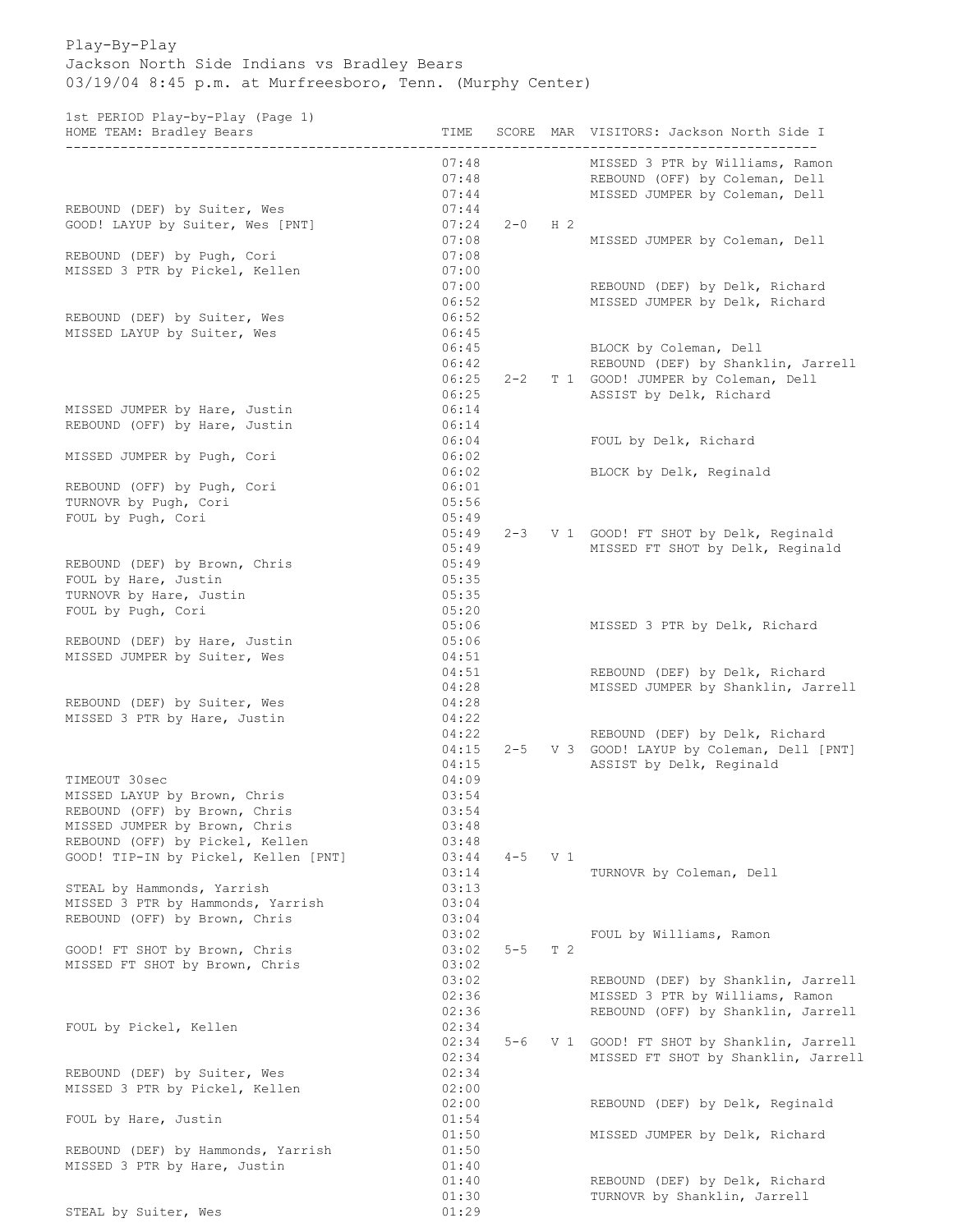| 01:18 |  |                                        |
|-------|--|----------------------------------------|
| 01:18 |  | REBOUND (DEF) by Coleman, Dell         |
| 01:09 |  | MISSED 3 PTR by Delk, Reginald         |
| 01:09 |  |                                        |
| 01:02 |  |                                        |
| 00:47 |  | V 2 GOOD! 3 PTR by Williams, Ramon     |
| 00:47 |  | ASSIST by Coleman, Dell                |
| 00:29 |  |                                        |
| 00:29 |  | REBOUND (DEF) by Coleman, Dell         |
| 00:18 |  | MISSED 3 PTR by Delk, Reginald         |
| 00:18 |  |                                        |
| 00:11 |  |                                        |
| 00:11 |  | REBOUND (DEF) by Williams, Ramon       |
| 00:03 |  | MISSED 3 PTR by Williams, Ramon        |
| 00:03 |  | REBOUND (OFF) by Shanklin, Jarrell     |
| 00:01 |  | GOOD! LAYUP by Shanklin, Jarrell [PNT] |
|       |  | $7-6$ H 1<br>$7 - 9$<br>$7-11$ V 4     |

Jackson North Side Indians 11, Bradley Bears 7

| 2nd PERIOD Play-by-Play (Page 1)<br>HOME TEAM: Bradley Bears |                |                     | TIME SCORE MAR VISITORS: Jackson North Side I           |
|--------------------------------------------------------------|----------------|---------------------|---------------------------------------------------------|
|                                                              |                |                     | MISSED 3 PTR by Delk, Reginald                          |
| REBOUND (DEF) by Brown, Chris                                | 07:49<br>07:49 |                     |                                                         |
| GOOD! 3 PTR by Brown, Chris                                  |                | $07:27$ 10-11 V 1   |                                                         |
| ASSIST by Hare, Justin                                       | 07:27          |                     |                                                         |
|                                                              | 06:53          |                     | MISSED 3 PTR by Williams, Ramon                         |
|                                                              |                |                     | 06:53 REBOUND (OFF) by Delk, Richard                    |
|                                                              | 06:49          |                     | MISSED DUNK by Delk, Richard                            |
| REBOUND (DEF) by Suiter, Wes                                 | 06:49          |                     |                                                         |
| TURNOVR by Hammonds, Yarrish                                 | 06:45          |                     |                                                         |
|                                                              | 06:44          |                     | STEAL by Williams, Ramon                                |
|                                                              |                |                     | 06:40 10-13 V 3 GOOD! LAYUP by Williams, Ramon [FB/PNT] |
|                                                              | 06:13          |                     | FOUL by Coleman, Dell                                   |
| MISSED FT SHOT by Hare, Justin                               | 06:13          |                     |                                                         |
| REBOUND (OFF) by (DEADBALL)                                  | 06:13          |                     |                                                         |
| GOOD! FT SHOT by Hare, Justin                                |                | $06:13$ $11-13$ V 2 |                                                         |
|                                                              |                |                     | 05:49 11-16 V 5 GOOD! 3 PTR by Williams, Ramon          |
|                                                              |                |                     | 05:49 ASSIST by Delk, Richard                           |
|                                                              | 05:28          |                     | FOUL by Williams, Ramon                                 |
| TURNOVR by Hammonds, Yarrish                                 | 05:18          |                     |                                                         |
|                                                              |                |                     | 05:06 11-19 V 8 GOOD! 3 PTR by Williams, Ramon          |
|                                                              | 05:06          |                     | ASSIST by Delk, Richard                                 |
| FOUL by Nipper, Andrew                                       | 04:54          |                     |                                                         |
| TURNOVR by Nipper, Andrew                                    | 04:54          |                     |                                                         |
| TIMEOUT TEAM                                                 | 04:54          |                     |                                                         |
|                                                              | 04:36          |                     | MISSED 3 PTR by Williams, Ramon                         |
| REBOUND (DEF) by Pickel, Kellen                              | 04:36          |                     |                                                         |
| GOOD! LAYUP by Pugh, Cori [PNT]                              |                | 04:30 13-19 V 6     |                                                         |
| ASSIST by Pickel, Kellen                                     | 04:30          |                     |                                                         |
|                                                              |                |                     | 04:13 FOUL by Delk, Richard                             |
|                                                              | 04:13          |                     | TURNOVR by Delk, Richard                                |
| MISSED LAYUP by Pugh, Cori                                   | 03:59          |                     |                                                         |
|                                                              |                | 03:59               | BLOCK by Shanklin, Jarrell                              |
|                                                              | 03:57          |                     | REBOUND (DEF) by Coleman, Dell                          |
|                                                              |                | $03:23$ 16-21 V 5   | 03:45 13-21 V 8 GOOD! LAYUP by Delk, Reginald [PNT]     |
| GOOD! 3 PTR by Pickel, Kellen<br>ASSIST by Pugh, Cori        | 03:23          |                     |                                                         |
|                                                              |                |                     | 03:10 16-23 V 7 GOOD! LAYUP by Coleman, Dell [PNT]      |
| TURNOVR by Suiter, Wes                                       | 02:59          |                     |                                                         |
|                                                              | 02:44          |                     | MISSED JUMPER by Coleman, Dell                          |
| REBOUND (DEF) by Hare, Justin                                | 02:44          |                     |                                                         |
| GOOD! 3 PTR by Pickel, Kellen                                |                | 02:28 19-23 V 4     |                                                         |
| ASSIST by Suiter, Wes                                        | 02:28          |                     |                                                         |
|                                                              | 02:14          |                     | MISSED JUMPER by Shanklin, Jarrell                      |
|                                                              | 02:14          |                     | REBOUND (OFF) by Shanklin, Jarrell                      |
|                                                              | 02:11          |                     | TURNOVR by Shanklin, Jarrell                            |
| STEAL by Pickel, Kellen                                      | 02:10          |                     |                                                         |
| TURNOVR by Pickel, Kellen                                    | 02:10          |                     |                                                         |
|                                                              | 01:57          |                     | 19-26 V 7 GOOD! 3 PTR by Delk, Reginald                 |
|                                                              | 01:57          |                     | ASSIST by Coleman, Dell                                 |
| MISSED 3 PTR by Hare, Justin                                 | 01:31          |                     |                                                         |
| REBOUND (OFF) by Brown, Chris                                | 01:31          |                     |                                                         |
| MISSED 3 PTR by Pickel, Kellen                               | 01:22          |                     |                                                         |
|                                                              | 01:22          |                     | REBOUND (DEF) by Delk, Reginald                         |
|                                                              | 01:17          |                     | TURNOVR by Delk, Reginald                               |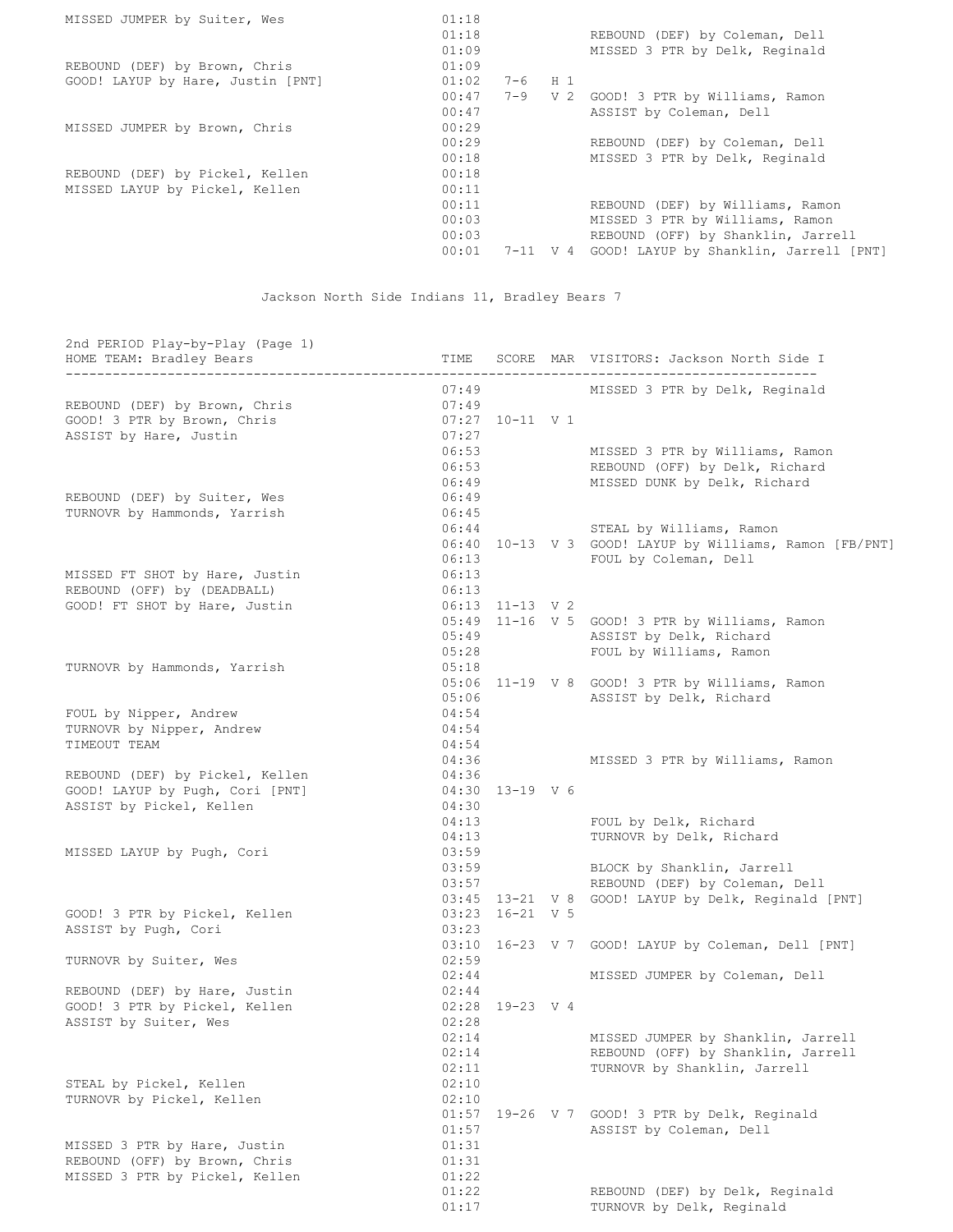| MISSED JUMPER by Suiter, Wes         | 01:11 |                   |                                                         |
|--------------------------------------|-------|-------------------|---------------------------------------------------------|
|                                      | 01:11 |                   | REBOUND (DEF) by Shanklin, Jarrell                      |
|                                      |       |                   | 01:00 19-28 V 9 GOOD! JUMPER by Shanklin, Jarrell [PNT] |
| GOOD! JUMPER by Pickel, Kellen [PNT] |       | $00:48$ 21-28 V 7 |                                                         |
|                                      | 00:46 |                   | FOUL by Coleman, Dell                                   |
| GOOD! FT SHOT by Pickel, Kellen      |       | $00:37$ 22-28 V 6 |                                                         |
|                                      |       |                   | 00:41 22-30 V 8 GOOD! LAYUP by Coleman, Dell [PNT]      |
|                                      | 00:41 |                   | ASSIST by Shanklin, Jarrell                             |
| MISSED 3 PTR by Pugh, Cori           | 00:02 |                   |                                                         |
|                                      | 00:02 |                   | BLOCK by Delk, Reginald                                 |
| REBOUND (OFF) by Nipper, Andrew      | 00:01 |                   |                                                         |
| GOOD! LAYUP by Nipper, Andrew [PNT]  |       | $00:00$ 24-30 V 6 |                                                         |

## Jackson North Side Indians 30, Bradley Bears 24

| 3rd PERIOD Play-by-Play (Page 1)<br>HOME TEAM: Bradley Bears | TIME           |                   | SCORE MAR VISITORS: Jackson North Side I            |
|--------------------------------------------------------------|----------------|-------------------|-----------------------------------------------------|
| GOOD! LAYUP by Suiter, Wes [PNT]                             |                | $07:50$ 26-30 V 4 |                                                     |
|                                                              |                |                   | 07:21 26-33 V 7 GOOD! 3 PTR by Delk, Richard        |
|                                                              | 07:21          |                   | ASSIST by Williams, Ramon                           |
| GOOD! JUMPER by Pickel, Kellen [PNT]                         |                | $07:07$ 28-33 V 5 |                                                     |
|                                                              | 06:56          |                   | TURNOVR by Williams, Ramon                          |
| STEAL by Suiter, Wes                                         | 06:55          |                   |                                                     |
| MISSED 3 PTR by Pickel, Kellen                               | 06:37          |                   |                                                     |
|                                                              | 06:37          |                   | REBOUND (DEF) by Delk, Richard                      |
|                                                              | 06:23          |                   | MISSED JUMPER by Delk, Richard                      |
|                                                              | 06:23          |                   | REBOUND (OFF) by Shanklin, Jarrell                  |
| FOUL by Brown, Chris                                         | 06:21          |                   |                                                     |
|                                                              | 06:21          |                   | MISSED FT SHOT by Shanklin, Jarrell                 |
|                                                              | 06:21          |                   | REBOUND (OFF) by (DEADBALL)                         |
|                                                              |                |                   | 06:21 28-34 V 6 GOOD! FT SHOT by Shanklin, Jarrell  |
| TURNOVR by Pickel, Kellen                                    | 05:56          |                   |                                                     |
|                                                              | 05:55          |                   | STEAL by Coleman, Dell                              |
|                                                              |                |                   | 05:51 28-36 V 8 GOOD! LAYUP by Delk, Reginald [PNT] |
| TURNOVR by Brown, Chris                                      | 05:35          |                   |                                                     |
|                                                              | 05:34          |                   | STEAL by Shanklin, Jarrell                          |
|                                                              |                |                   | 05:26 28-38 V 10 GOOD! JUMPER by Delk, Richard      |
| TIMEOUT TEAM                                                 | 05:23          |                   |                                                     |
| GOOD! LAYUP by Suiter, Wes [PNT]                             | 04:57          | $30 - 38$ V 8     |                                                     |
| ASSIST by Pugh, Cori                                         | 04:57          |                   |                                                     |
|                                                              | 04:44          |                   | FOUL by Shanklin, Jarrell                           |
|                                                              | 04:44          |                   | TURNOVR by Shanklin, Jarrell                        |
| MISSED 3 PTR by Pickel, Kellen                               | 04:31          |                   |                                                     |
| FOUL by Brown, Chris                                         | 04:31<br>04:30 |                   | REBOUND (DEF) by Shanklin, Jarrell                  |
| FOUL by Suiter, Wes                                          | 04:20          |                   |                                                     |
|                                                              | 04:11          |                   | MISSED 3 PTR by Williams, Ramon                     |
|                                                              | 04:11          |                   | REBOUND (OFF) by Delk, Richard                      |
|                                                              | 04:08          |                   | MISSED DUNK by Delk, Richard                        |
| REBOUND (DEF) by Pugh, Cori                                  | 04:08          |                   |                                                     |
|                                                              | 04:00          |                   | FOUL by Shanklin, Jarrell                           |
| GOOD! 3 PTR by Pickel, Kellen                                | 03:42          | 33-38 V 5         |                                                     |
| ASSIST by Brown, Chris                                       | 03:42          |                   |                                                     |
|                                                              | 03:04          |                   | MISSED JUMPER by Williams, Ramon                    |
|                                                              | 03:04          |                   | REBOUND (OFF) by Williams, Ramon                    |
|                                                              | 03:01          |                   | MISSED JUMPER by Coleman, Dell                      |
|                                                              | 03:01          |                   | REBOUND (OFF) by Delk, Richard                      |
|                                                              |                |                   | 02:59 33-40 V 7 GOOD! LAYUP by Delk, Richard [PNT]  |
| MISSED JUMPER by Hare, Justin                                | 02:43          |                   |                                                     |
|                                                              | 02:43          |                   | REBOUND (DEF) by (TEAM)                             |
|                                                              | 02:32          |                   | TURNOVR by Williams, Ramon                          |
| STEAL by Brown, Chris                                        | 02:30          |                   |                                                     |
| GOOD! LAYUP by Brown, Chris [FB/PNT]                         |                | $02:28$ 35-40 V 5 |                                                     |
|                                                              | 02:10          |                   | 35-42 V 7 GOOD! LAYUP by Delk, Reginald [PNT]       |
| GOOD! LAYUP by Suiter, Wes [PNT]                             | 01:48          | $37 - 42$ V 5     |                                                     |
|                                                              | 01:27          |                   | MISSED 3 PTR by Delk, Richard                       |
|                                                              | 01:27          |                   | REBOUND (OFF) by Delk, Richard                      |
| FOUL by Pugh, Cori                                           | 01:23          |                   |                                                     |
|                                                              |                |                   | 01:23 37-43 V 6 GOOD! FT SHOT by Delk, Richard      |
|                                                              | 01:23          |                   | 37-44 V 7 GOOD! FT SHOT by Delk, Richard            |
| GOOD! 3 PTR by Hammonds, Yarrish                             | 00:55          | $40 - 44$ V 4     |                                                     |
| ASSIST by Suiter, Wes                                        | 00:55          |                   |                                                     |
| FOUL by Pugh, Cori                                           | 00:45          |                   |                                                     |
|                                                              | 00:32          |                   | TURNOVR by Williams, Ramon                          |
| STEAL by Suiter, Wes                                         | 00:30          |                   |                                                     |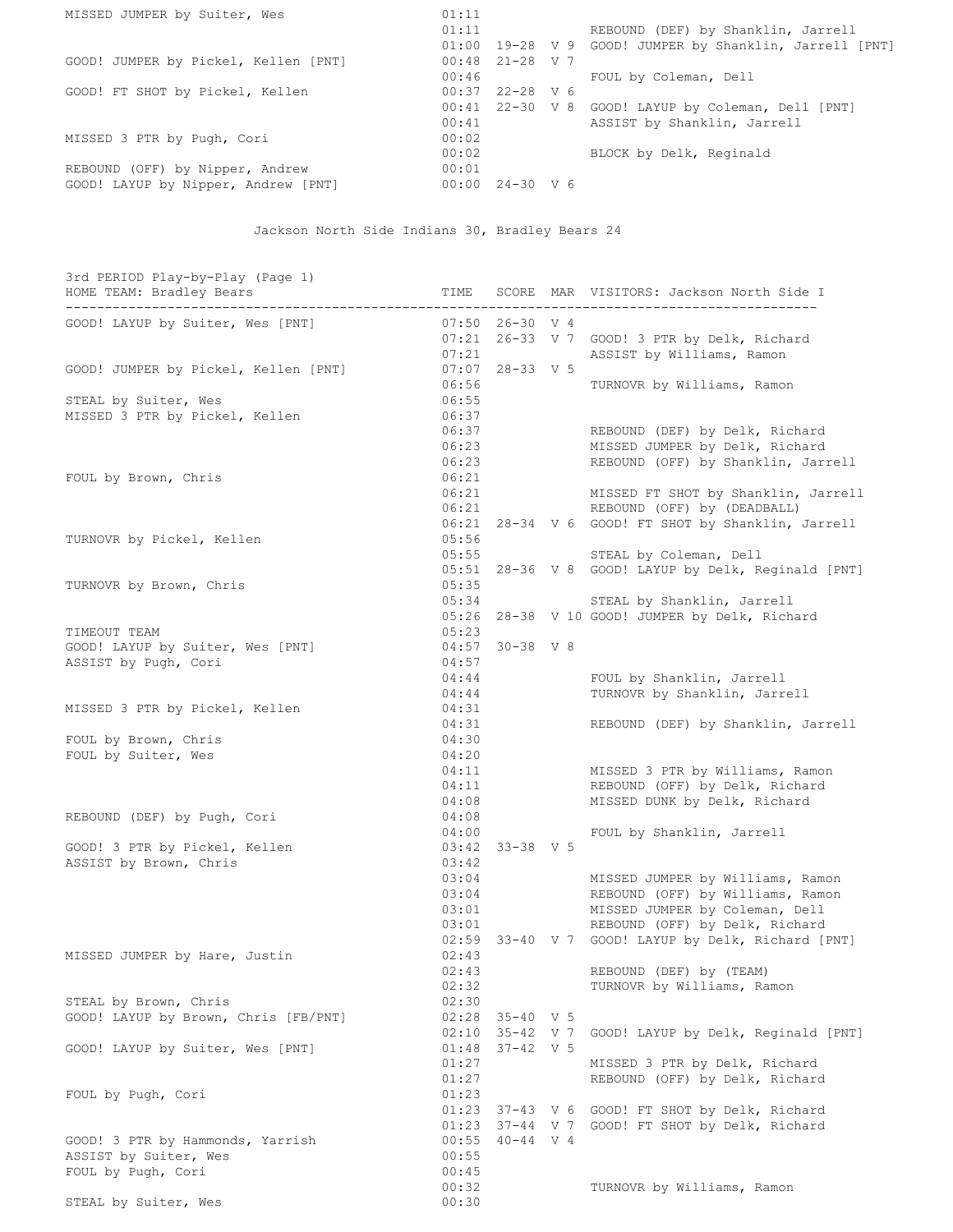| TURNOVR by Hare, |  |  | Justin |
|------------------|--|--|--------|
|------------------|--|--|--------|

| TURNOVR by Hare, Justin | 00:01 |                                   |
|-------------------------|-------|-----------------------------------|
|                         | 00:00 | STEAL by Shanklin, Jarrell        |
|                         | 00:00 | MISSED LAYUP by Shanklin, Jarrell |
|                         | 00:00 | REBOUND (OFF) by Delk, Reginald   |

Jackson North Side Indians 44, Bradley Bears 40

| 4th PERIOD Play-by-Play (Page 1)<br>HOME TEAM: Bradley Bears | TIME           |                   | SCORE MAR VISITORS: Jackson North Side I                                  |
|--------------------------------------------------------------|----------------|-------------------|---------------------------------------------------------------------------|
|                                                              |                |                   |                                                                           |
|                                                              | 07:40          |                   | MISSED JUMPER by Williams, Ramon<br>07:40 REBOUND (OFF) by Delk, Reginald |
|                                                              |                |                   | 07:37 40-46 V 6 GOOD! LAYUP by Delk, Reginald [PNT]                       |
| MISSED 3 PTR by Hare, Justin                                 | 07:23          |                   |                                                                           |
|                                                              | 07:23          |                   | REBOUND (DEF) by Shanklin, Jarrell                                        |
|                                                              | 07:03          |                   | MISSED JUMPER by Coleman, Dell                                            |
| REBOUND (DEF) by Suiter, Wes                                 | 07:03          |                   |                                                                           |
| MISSED JUMPER by Pickel, Kellen                              | 06:54<br>06:54 |                   | REBOUND (DEF) by Delk, Reginald                                           |
|                                                              | 06:43          |                   | TIMEOUT 30sec                                                             |
|                                                              | 06:27          |                   | MISSED JUMPER by Delk, Reginald                                           |
|                                                              | 06:27          |                   | REBOUND (OFF) by Delk, Reginald                                           |
| FOUL by Hammonds, Yarrish                                    | 06:25          |                   |                                                                           |
|                                                              | 06:25          |                   | MISSED FT SHOT by Coleman, Dell                                           |
|                                                              | 06:25          |                   | REBOUND (OFF) by (DEADBALL)                                               |
|                                                              |                |                   | 06:25 40-47 V 7 GOOD! FT SHOT by Coleman, Dell                            |
| MISSED 3 PTR by Brown, Chris                                 | 06:04<br>06:04 |                   | REBOUND (DEF) by Coleman, Dell                                            |
|                                                              | 05:53          |                   | TURNOVR by Williams, Ramon                                                |
| STEAL by Brown, Chris                                        | 05:53          |                   |                                                                           |
| TIMEOUT 30sec                                                | 05:53          |                   |                                                                           |
| MISSED 3 PTR by Hammonds, Yarrish                            | 05:36          |                   |                                                                           |
|                                                              | 05:36          |                   | REBOUND (DEF) by Shanklin, Jarrell                                        |
|                                                              | 05:02          |                   | 05:17 40-49 V 9 GOOD! JUMPER by Delk, Richard                             |
| TURNOVR by Suiter, Wes                                       | 05:02          |                   | STEAL by Shanklin, Jarrell                                                |
| FOUL by Brown, Chris                                         | 04:59          |                   |                                                                           |
|                                                              |                |                   | 04:59 40-50 V 10 GOOD! FT SHOT by Shanklin, Jarrell                       |
|                                                              | 04:59          |                   | MISSED FT SHOT by Shanklin, Jarrell                                       |
| REBOUND (DEF) by Brown, Chris                                | 04:59          |                   |                                                                           |
| GOOD! 3 PTR by Hare, Justin                                  |                | 04:47 43-50 V 7   |                                                                           |
| ASSIST by Brown, Chris                                       | 04:47          |                   |                                                                           |
| FOUL by Hammonds, Yarrish                                    | 04:16          |                   | 04:16 43-51 V 8 GOOD! FT SHOT by Williams, Ramon                          |
|                                                              |                |                   | 04:16 43-52 V 9 GOOD! FT SHOT by Williams, Ramon                          |
| GOOD! 3 PTR by Hare, Justin                                  |                | 04:05 46-52 V 6   |                                                                           |
| ASSIST by Brown, Chris                                       | 04:05          |                   |                                                                           |
|                                                              | 03:58          |                   | TIMEOUT TEAM                                                              |
| FOUL by Pickel, Kellen                                       | 03:49          |                   |                                                                           |
|                                                              |                |                   | 03:49 46-53 V 7 GOOD! FT SHOT by Delk, Richard                            |
| GOOD! 3 PTR by Hammonds, Yarrish                             |                | $03:36$ 49-54 V 5 | 03:49 46-54 V 8 GOOD! FT SHOT by Delk, Richard                            |
| ASSIST by Pugh, Cori                                         | 03:36          |                   |                                                                           |
|                                                              | 03:22          |                   | TURNOVR by Williams, Ramon                                                |
| GOOD! 3 PTR by Pickel, Kellen                                |                | $03:01$ 52-54 V 2 |                                                                           |
| ASSIST by Pugh, Cori                                         | 03:01          |                   |                                                                           |
|                                                              | 02:34          | $52 - 56$ V 4     | GOOD! JUMPER by Williams, Ramon [PNT]                                     |
| GOOD! LAYUP by Hare, Justin [PNT]                            | 02:25          | $54 - 56$ V 2     |                                                                           |
| GOOD! FT SHOT by Hare, Justin                                | 02:25          | 02:25 55-56 V 1   | FOUL by Delk, Reginald                                                    |
|                                                              | 02:25          |                   | TIMEOUT 30sec                                                             |
|                                                              | 02:01          |                   | TURNOVR by Delk, Richard                                                  |
| STEAL by Hammonds, Yarrish                                   | 02:01          |                   |                                                                           |
|                                                              | 02:01          |                   | FOUL by Coleman, Dell                                                     |
| MISSED 3 PTR by Hammonds, Yarrish                            | 01:51          |                   |                                                                           |
|                                                              | 01:51<br>01:39 |                   | REBOUND (DEF) by Williams, Ramon                                          |
| FOUL by Pugh, Cori                                           | 01:39          |                   | 55-57 V 2 GOOD! FT SHOT by Delk, Reginald                                 |
|                                                              | 01:39          |                   | 55-58 V 3 GOOD! FT SHOT by Delk, Reginald                                 |
| MISSED 3 PTR by Hare, Justin                                 | 01:22          |                   |                                                                           |
| REBOUND (OFF) by Hammonds, Yarrish                           | 01:22          |                   |                                                                           |
| MISSED 3 PTR by Hammonds, Yarrish                            | 01:16          |                   |                                                                           |
|                                                              | 01:16          |                   | REBOUND (DEF) by Coleman, Dell                                            |
|                                                              | 00:50          |                   | FOUL by Delk, Reginald                                                    |
| MISSED 3 PTR by Pickel, Kellen                               | 00:50<br>00:16 |                   | TURNOVR by Delk, Reginald                                                 |
|                                                              |                |                   |                                                                           |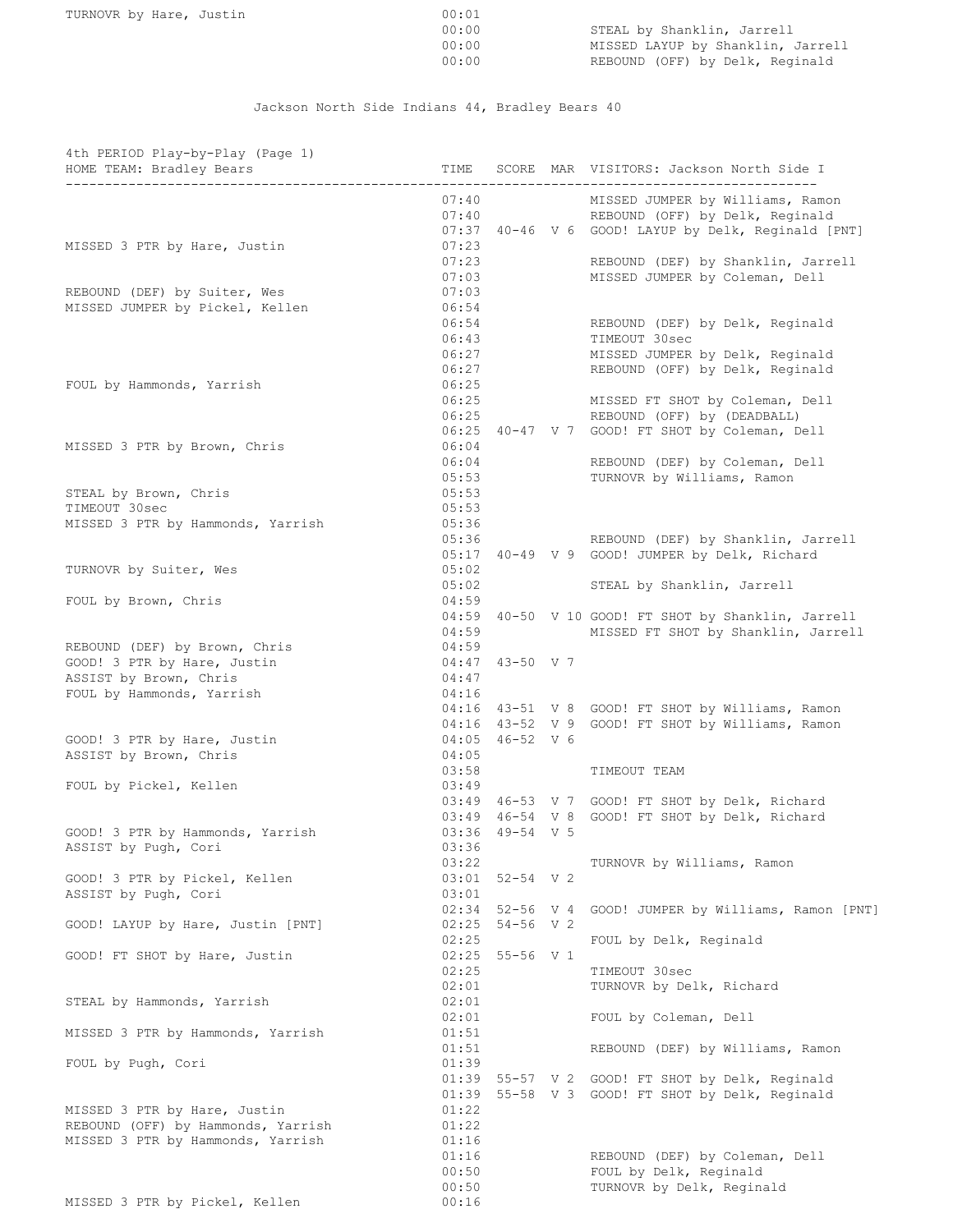|                                | 00:16             | REBOUND (DEF) by Coleman, Dell                 |
|--------------------------------|-------------------|------------------------------------------------|
| FOUL by Suiter, Wes            | 00:15             |                                                |
|                                | 00:15             | 55-59 V 4 GOOD! FT SHOT by Coleman, Dell       |
|                                |                   | 00:15 55-60 V 5 GOOD! FT SHOT by Coleman, Dell |
|                                | 00:15             | TIMEOUT TEAM                                   |
| GOOD! 3 PTR by Hare, Justin    | $00:09$ 58-60 V 2 |                                                |
| TIMEOUT TEAM                   | 00:09             |                                                |
| FOUL by Pickel, Kellen         | 00:07             |                                                |
|                                | 00:07             | MISSED FT SHOT by Shanklin, Jarrell            |
|                                | 00:07             | REBOUND (OFF) by (DEADBALL)                    |
|                                | 00:07             | 58-61 V 3 GOOD! FT SHOT by Shanklin, Jarrell   |
| MISSED 3 PTR by Pickel, Kellen | 00:01             |                                                |
|                                | 00:01             | REBOUND (DEF) by Williams, Ramon               |

Jackson North Side Indians 61, Bradley Bears 58